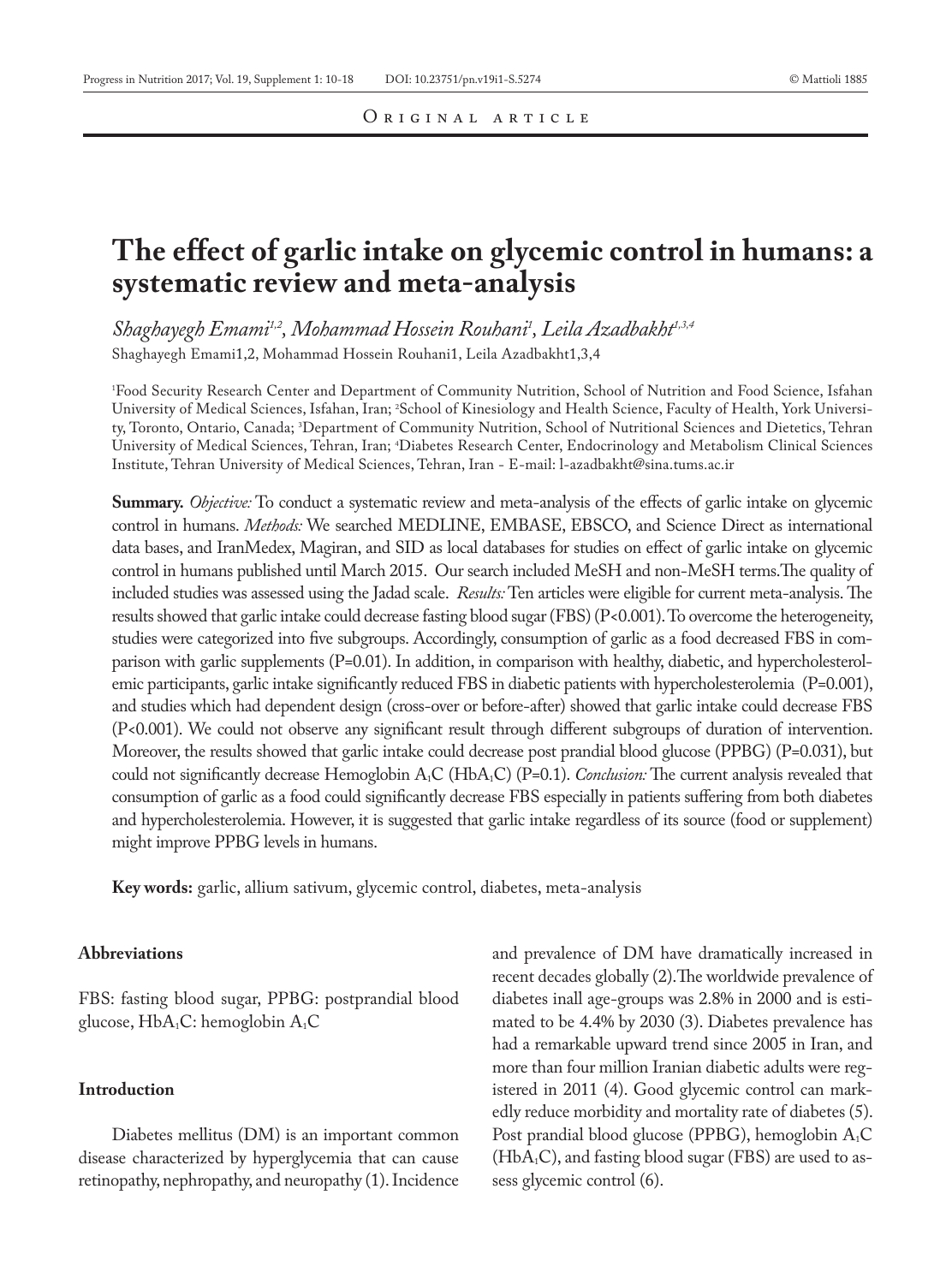Diet plays an important role in control of diabetes. Plant-based foods such as vegetables and fruits considerably improve exaggerated post-prandial spikes in glucose, triglycerides, and inflammatory biomarkers concentration (7). Among subtypes of vegetables, garlic (Allium sativum) consumption has favorable effects on serum lipids (8), hypertension (9), and risk of cancer (10) according to several meta-analyses. These favorable biological effects of garlic are attributed to effective compounds like hydrogen sulfide and allicin (11-13), which have conflicting effects on risk of diabetes. A meta-analysis study shows the anti-diabetic effect of garlic components intake in rats, and suggests that consumption of effective components of garlic, including S-allylcysteinesulfoxide, S-methylcysteinesulfoxide, and diallyltrisulfide may effectively reduce plasma glucose concentrations (14), but human studies are inconsistent. Some human studies showed that garlic intake couldsignificantly reduce FBS and PPBG (15, 16); however, other human studies have reported non-significant effects (17). Nevertheless, there is no meta- analysis study to pool the reported effect of garlic consumption on indicators of glycemic control among humans. Regarding to these inconsistencies, it is important and interesting to quantitatively review the effect of garlic intake on glycemic control.

We conducted a systematic review and metaanalysis to summarize the effect of garlic intake on glycemic control (FBS,  $HbA_1C$ , and PPBG) among humans.

## **Methods**

## *Search strategy and inclusion criteria*

We searched MEDLINE (www.pubmed.com), EMBASE (www.elsevier.com/online-tools/embase), EBSCO, and Science Direct (www.sciencedirect.com/ science/journals) as international data bases, and Iran-Medex (www.iranmedex.com), Magiran (www.magiran.com), and SID (www.sid.ir) as local databases, and included the studies that were published until March 2015and had following keywords: "garlic" or "allyl sulfide" or "allium sativum" in the title, keywords or abstract. Search strategy was without language and time restrictions.

# *Exclusion criteria*

Studies with cohort, cross-sectional or case–control design, review articles, and also studies in which garlic tablets were used in companion with other foods or drugs as an intervention, and net garlic effect was not assessed were excluded. Inclusion and exclusion criteria were checked through titles, abstracts, and, if necessary, full-texts.

## *Assessment of methodological quality*

The Jadad scale was used to evaluate the methodological quality of eligible randomized clinical trials (RCTs) (18). This scale consists of three items: randomization (0-2 points), blinding (0-2 points), and withdrawals and dropouts (0-1 point).

## *Data extraction*

Study characteristics (including first author's name, publication year, sample size, study design, study duration, dose and type of intervention), participants' information (sex and age), baseline and final concentrations or changes, and also standard error (SE) or standard deviation (SD) of FBS, HbA<sub>1</sub>C, and PPBG were extracted from eligible studies. The units of biochemical values were converted to conventional units (e.g., for FBS, 1 mmol/L was converted to 18.02 mg/dL).

#### *Data synthesis and analysis*

When SDs were not directly available, they were calculated from SEs. STATA (version 11; StataCorp, College Station, TX) was used for performing statistical analyses. Effect sizes (changes), SE of changes, weighted mean differences and 95% CIs were calculated for FBS, HbA<sub>1</sub>C, and PPBG values. Overall effect was calculated by using random effects model due to the high between study variations. Between studies heterogeneity was tested with the  $I^2$  statistic. Subgroup analyses were performed in order to find the source of between studies heterogeneity. Random-effects model was selected for detecting the between subgroup heterogeneity.

Publication bias was assessed with the Begg's test. Also sensitivity analysis was performed to evaluate the effect of each study on the effect size.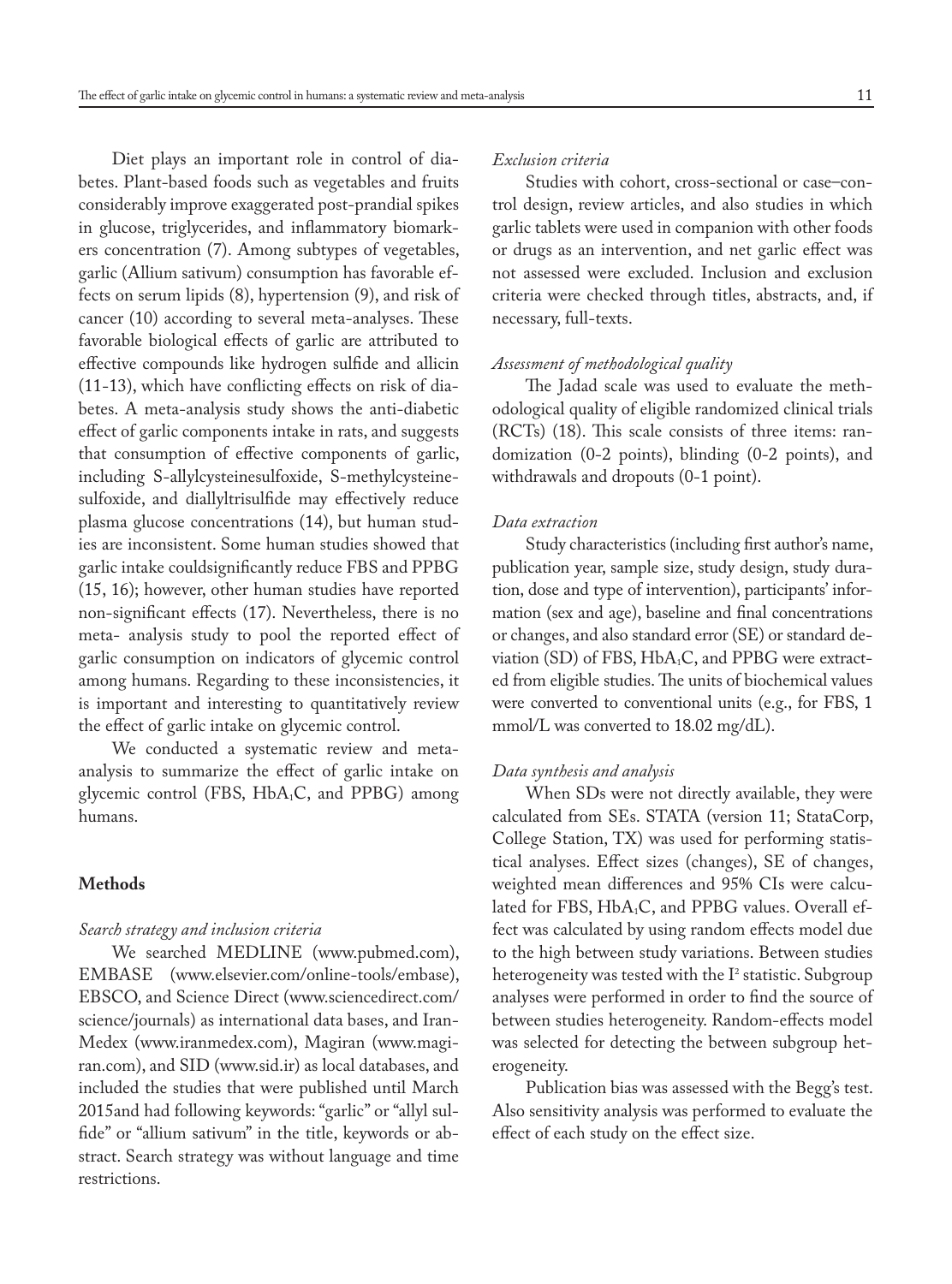# **Results**

A total of 4384 articles were initially identified, and finally 11 studies included in qualitative review (figure1). All studies were randomized clinical trials (RCTs). Characteristics of eligible studies included in qualitative review have been presented in Table 1.8 studies had participants suffering from at least one of the diseases such as diabetes, hypercholesterolemia, and obesity (15, 16, 19, 20, 23-26), but participants of the other 3 studies were healthy (17, 21, 22). 7 studies used garlic tablets as their interventions (15-17, 20, 23, 25, 26), and 4 studies used garlic as a food for that purpose (19, 21, 22, 24). Although 7 studies showed that garlic intake had a significant hypoglycemic effect (15, 16, 19, 22-25), the other 4 studies did not show that (17, 20, 21, 26).We could not include the result of the one study (19) in quantitative analysis because duration of intervention in this study was considerably different from other studies. The mentioned study showed that garlic consumption can reduce post prandial blood glucose (PPBG) in diabetic patients. Consequently, 10 studies were included in quantitative review (15-17, 20-26) and 13 effect sizes were extracted.

According to the Jadad scale for assessment of methodological quality of eligible RCTs,among 10 studies included in meta-analysis, 5 studies had high quality (scores  $\geq$  3) (15-17, 23, 25) and the other 5 studies had low quality (scores  $\leq$  2) (20-22, 24, 26).

Ten articles reported fasting blood sugar (FBS) (15-17, 20-26). The result showed that garlic intake could decrease FBS (-9.14 mg/dL 95% CI: -13.55, -4.74; P<0.001). However, there was a significant between studies heterogeneity (*I2* = 85.1; P<0.001). In order to find the source of variation, we categorized the studies into fivesubgroups according to "type of intervention", "study design", "duration of intervention", "health status of participants", and "quality of studies" (Table 2). Accordingly, consumption of garlic as a food, decreased FBS in comparison to garlic supplements (-6.85 mg/dL 95% CI: -12.37, -1.33; P=0.01). Although the heterogeneity in this subgroup was attenuated (*I2* = 40.7; P=0.15), another member of this subgroup had significant heterogeneity (*I2* = 88.3; P<0.001 for "garlic supplements" subgroup). A significant between subgroup heterogeneity was observed in these



Figure 1. Flow chart of the systematic review and quantitative synthesize

subgroups (P<0.001) (figure2).According to health status of subjects, we defined 4 categories: healthy, diabetic, hypercholesterolemic, and diabetic patients with hypercholesterolemia. We found out that in comparison with healthy, diabetic, and hypercholesterolemic participants, garlic intake significantly reduced FBS in diabetic patients with hypercholesterolemia

(-9.56 mg/dL 95% CI: -15.16, -3.97; P=0.001). Although there was no heterogeneity in this subgroup  $(I^2 = 0.0; P=0.398)$ , one of the other members of this subgroup had significant heterogeneity (P= 91.2; P<0.001 for "diabetic" subgroup). We did not observe a significant result in "healthy" subgroup. A significant between subgroup heterogeneity was observed in these subgroups (P<0.001). Furthermore, studies which had dependent design (cross-over or beforeafter) showed that garlic intake could decrease FBS (-7.21 mg/dL 95% CI: -10.75, -3.68; P<0.001). Although the heterogeneity in this subgroup was attenuated (*I2* = 21.9; P=0.262), another member of this subgroup had significant heterogeneity (*I2* = 90.7; P<0.001 for "independent" subgroup). A significant between subgroup heterogeneity was observed in current subgroup analysis (P<0.001). In addition, studies with low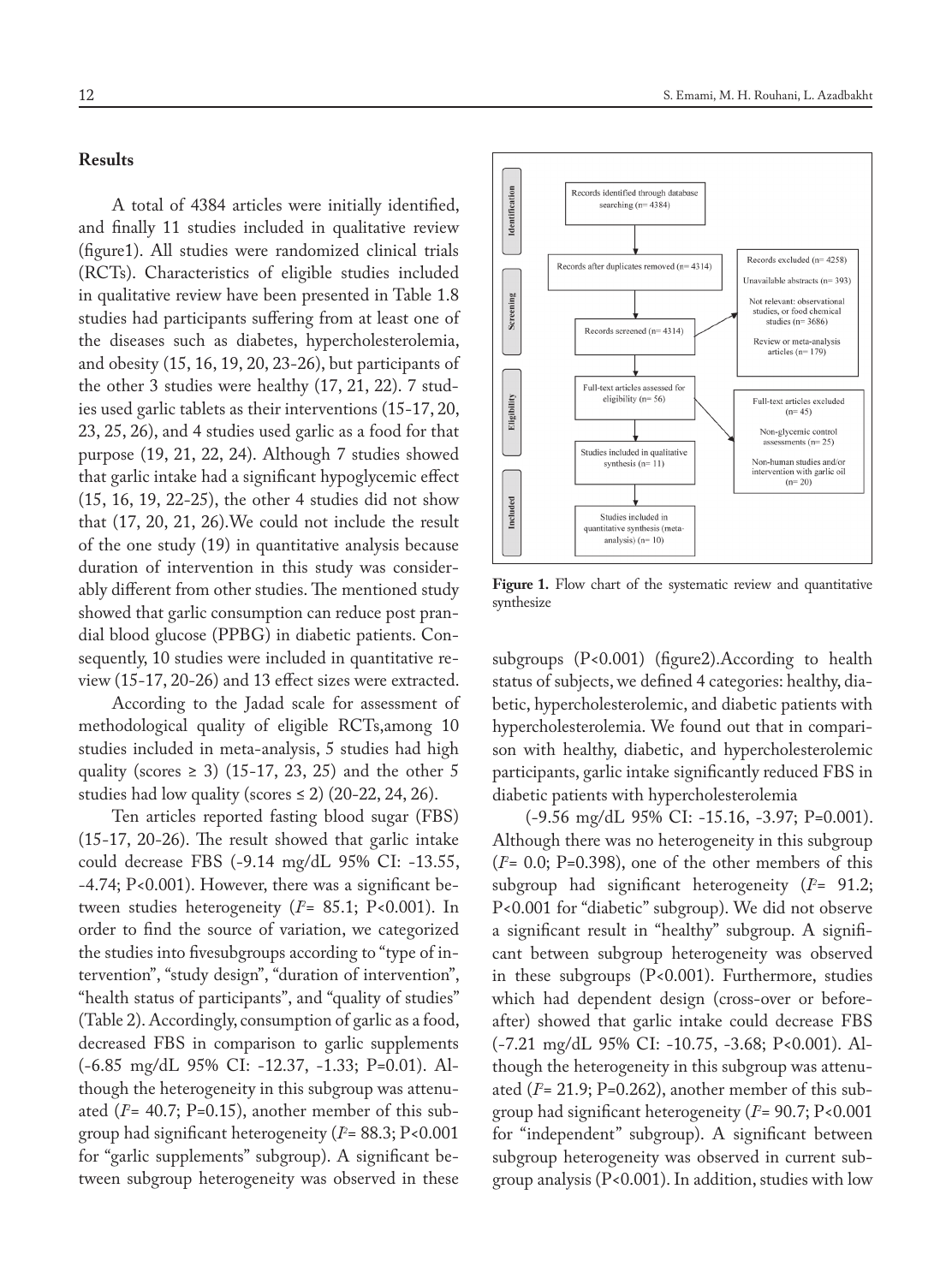| <b>First author</b><br>(publication<br>year)                | Sample<br>size (male:<br>female) | Mean<br>age(y) | Study<br>design | Control                | Intervention                                      | intervention<br>(gram per day) | Dose of Duration<br>(dav) | Health status<br>of participants     |
|-------------------------------------------------------------|----------------------------------|----------------|-----------------|------------------------|---------------------------------------------------|--------------------------------|---------------------------|--------------------------------------|
| <b>Bakhsh</b> (1984)                                        | $\overline{4}$<br>$(NM^*)$       | 32.5           | Cross-over      | Fat-rich<br>diet       | Fat-rich diet<br>and garlic                       | 40                             | 7                         | Healthy                              |
| Ardakani (2005)                                             | 40<br>(NM)                       | 47.5           | Before-after    | $\overline{a}$         | Tablet<br>(garcin)                                | 0.9                            | 28                        | Diabetic and<br>hypercholesterolemic |
| Parastooyi (2005)                                           | 50<br>(11:39)                    | 55             | Before-after    |                        | Garlic powder<br>(garcin)                         | 0.9                            | 42                        | Diabetic and<br>hypercholesterolemic |
| Mahmoodi_diabetes<br>(2011)                                 | 30<br>(13:17)                    | 45.2           | Before-after    |                        | Raw garlic                                        | 10                             | 42                        | Diabetic                             |
| Mahmoodi<br>hypercholesterolemia<br>(2011)                  | 30<br>(11:19)                    | 42             | Before-after    |                        | Raw garlic                                        | 10                             | 42                        | hypercholesterolemic                 |
| Mahmoodi_diabetes<br>and hyper<br>cholesterolemia<br>(2011) | 25<br>(8:17)                     | 46.2           | Before-after    |                        | Raw garlic                                        | 10<br>42                       |                           | Diabetic and<br>hypercholesterolemic |
| Sobenin_monotherapy<br>(2008)                               | 20<br>(8:12)                     | 48.2           | Parallel        | Placebo                | Allicore                                          | 0.6                            | 28                        | Diabetic                             |
| Sobenin_combined<br>therapy (2008)                          | 40<br>(18:22)                    | 48.2           | Parallel        | Placebo                | Allicore                                          | 0.6                            | 28                        | Diabetic                             |
| Kumar (2013)                                                | 60<br>(NM)                       | 52.5           | Parallel        | Metformin              | Metformin +<br>garlic (allium<br>sativum) capsule | 0.5                            | 84                        | Diabetic and obese                   |
| Ashraf (2011)                                               | 54<br>(NM)                       | 47.5           | Parallel        | Placebo +<br>metformin | Tablet (0.6%<br>allicin)+<br>metformin            | 0.9                            | 168                       | Diabetic                             |
| Ebadi (2007)                                                | 60 (NM)                          | 46             | Parallel        | Tablet<br>(vitamin B1) | Tablet<br>(garlic powder<br>+ allicin)            | 2.4                            | 90                        | Diabetic                             |
| Zhang (2001)                                                | 41 (16:25)                       | 27             | Parallel        | Placebo                | Garlic powder<br>(garlicin)                       | $\mathbf{1}$                   | 77                        | Healthy                              |
| Ali (1995)                                                  | 8(8:0)                           | 45             | Before-after    |                        | Fresh garlic                                      | 3                              | 112                       | Healthy                              |
| Zamaninoor (2006)                                           | 24(13:11)                        | 49.4           | Before-after    |                        | Fresh garlic                                      | 20                             | $\overline{2}$            | Diabetic                             |

**Table 1**. Characteristics of trials included in systematic review

quality also showed that garlic intake could decrease FBS (-7.21 mg/dL 95% CI: -10.75, -3.68; P<0.001) and the heterogeneity in this subgroup was attenuated (*I2* = 21.9; P=0.262); however, studies with high quality were not reliable because of their high subgroup heterogeneity(*I2* = 90.7; P<0.001). A significant between subgroup heterogeneity was observed in this subgroup analysis (P<0.001).We could not observe any significant result through different subgroups of duration of intervention.

Only 2 studies had reported PPBG (16, 20). The result showed that garlic intake could decrease PPBG

(-5.35 mg/dL 95% CI: -10.20, -0.50; P=0.031). There was no heterogeneity between studies (*I*<sup>2</sup>= 0.0; P=0.674) (figure3).

HbA1C was measured in 4 studies (16, 23, 24, 26). The result showed that garlic intake could not significantly decrease HbA<sub>1</sub>C (-0.16% 95% CI: -0.36, 0.03; P=0.1). There was not a significant heterogeneity between studies (*I2* = 42.2; P=0.124).

The results of sensitivity analysis demonstrated that excluding any other study could not significantly affect overall effect sizes for "FBS" and "PPBG". However, excluding Mahmoodi et al. study on hypercho-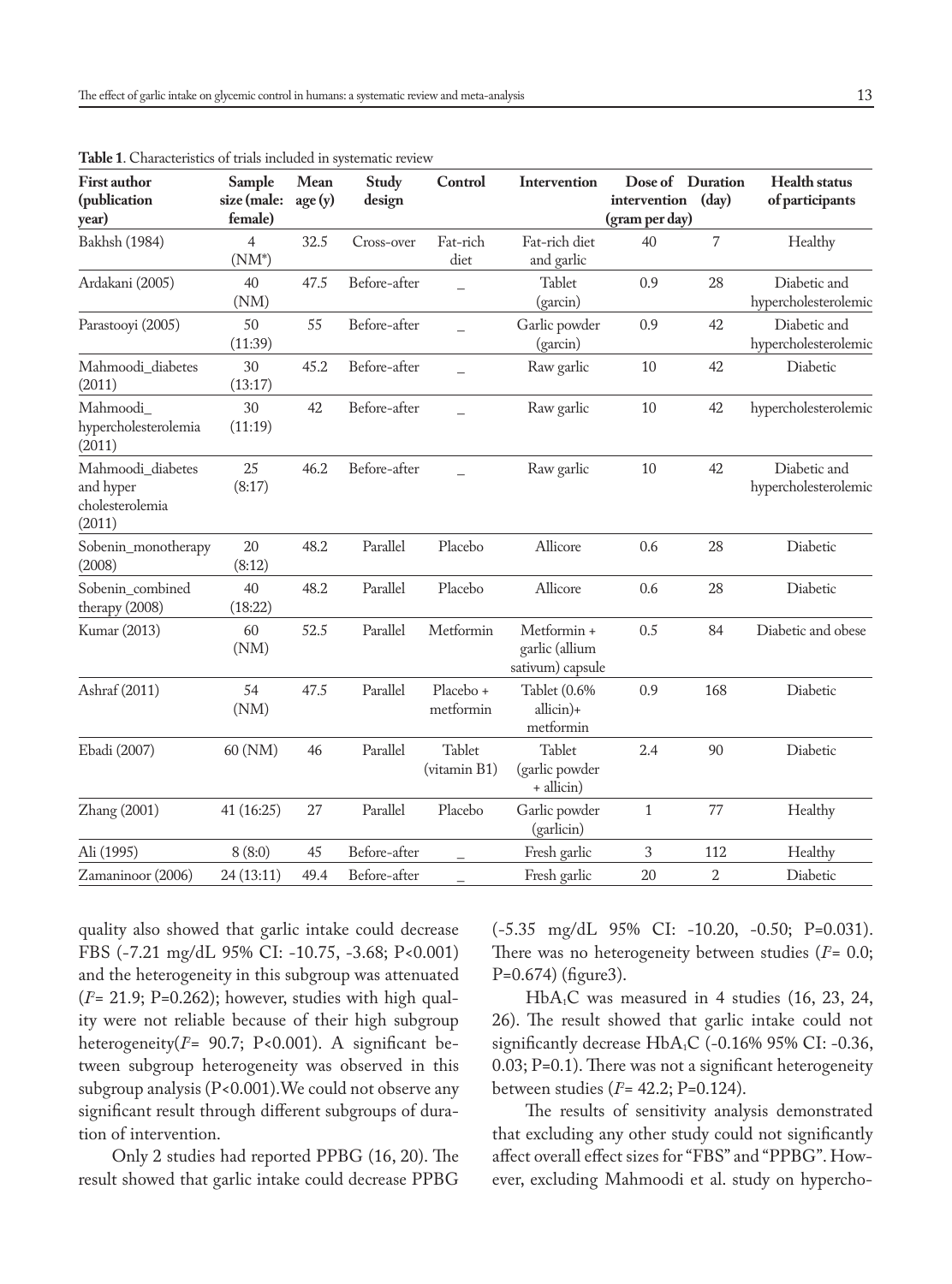| Pooled<br>variable                | Categorized by                   | Subgroups (number<br>of effect size in e<br>ach subgroup) | Effect size <sup>1</sup> | 95% CI          | P     | I-squared                | P for<br>heterogeneity | P for<br>between<br>subgroup<br>heterogeneity |
|-----------------------------------|----------------------------------|-----------------------------------------------------------|--------------------------|-----------------|-------|--------------------------|------------------------|-----------------------------------------------|
|                                   | Overall                          |                                                           | $-9.14$                  | $-13.55, -4.74$ | 0.001 | 85.1                     | < 0.001                |                                               |
|                                   | Type of<br>intervention          | Garlic as a<br>food $(5)$                                 | $-6.85$                  | $-12.37, -1.33$ | 0.015 | 40.7                     | 0.150                  | < 0.001                                       |
|                                   |                                  | Garlic supplements (8)                                    | $-11.67$                 | $-18.27, -5.08$ | 0.001 | 88.3                     | < 0.001                |                                               |
| Mean of fasting blood sugar (FBS) | Study design                     | Independent (6)                                           | $-13.24$                 | $-21.52, -4.95$ | 0.002 | 90.7                     | < 0.001                | 0.001                                         |
|                                   |                                  | Dependent (7)                                             | $-7.21$                  | $-10.75, -3.68$ | 0.001 | 21.9                     | 0.262                  |                                               |
|                                   | Duration of intervention         | $\leq$ 42 days (8)                                        | $-13.89$                 | $-20.84, -6.94$ | 0.001 | 72.5                     | 0.001                  | < 0.001                                       |
|                                   |                                  | $> 42 \text{ days} (5)$                                   | $-4.25$                  | $-10.00, 1.50$  | 0.147 | 83.8                     | < 0.001                |                                               |
|                                   | Health status of<br>participants | Healthy (3)                                               | $-0.68$                  | $-6.16, 4.81$   | 0.808 | 21.1                     | 0.282                  | < 0.001                                       |
|                                   |                                  | Diabetic with<br>hypercholesterolemia (3)                 | $-9.56$                  | $-15.16, -3.97$ | 0.001 | 0.0                      | 0.398                  |                                               |
|                                   |                                  | Diabetic (6)                                              | $-18.00$                 | $-28.90, -7.10$ | 0.001 | 91.2                     | < 0.001                |                                               |
|                                   |                                  | Hypercholesterolemic (1)                                  | $-6.70$                  | $-9.64, -3.76$  | 0.001 | $\overline{\phantom{0}}$ |                        |                                               |
|                                   | Quality of studies               | Low(7)                                                    | $-7.21$                  | $-10.75, -3.68$ | 0.001 | 21.9                     | 0.262                  | 0.001                                         |
|                                   |                                  | High(6)                                                   | $-9.14$                  | $-13.55, -4.74$ | 0.002 | 90.7                     | < 0.001                |                                               |
|                                   |                                  |                                                           |                          |                 |       |                          |                        |                                               |

**Table 2**. Subgroup analyses for evaluating the effect of garlic intake on fasting blood sugar (FBS)

*1 Random effect models were used for calculating pooled effect size in all cases.*

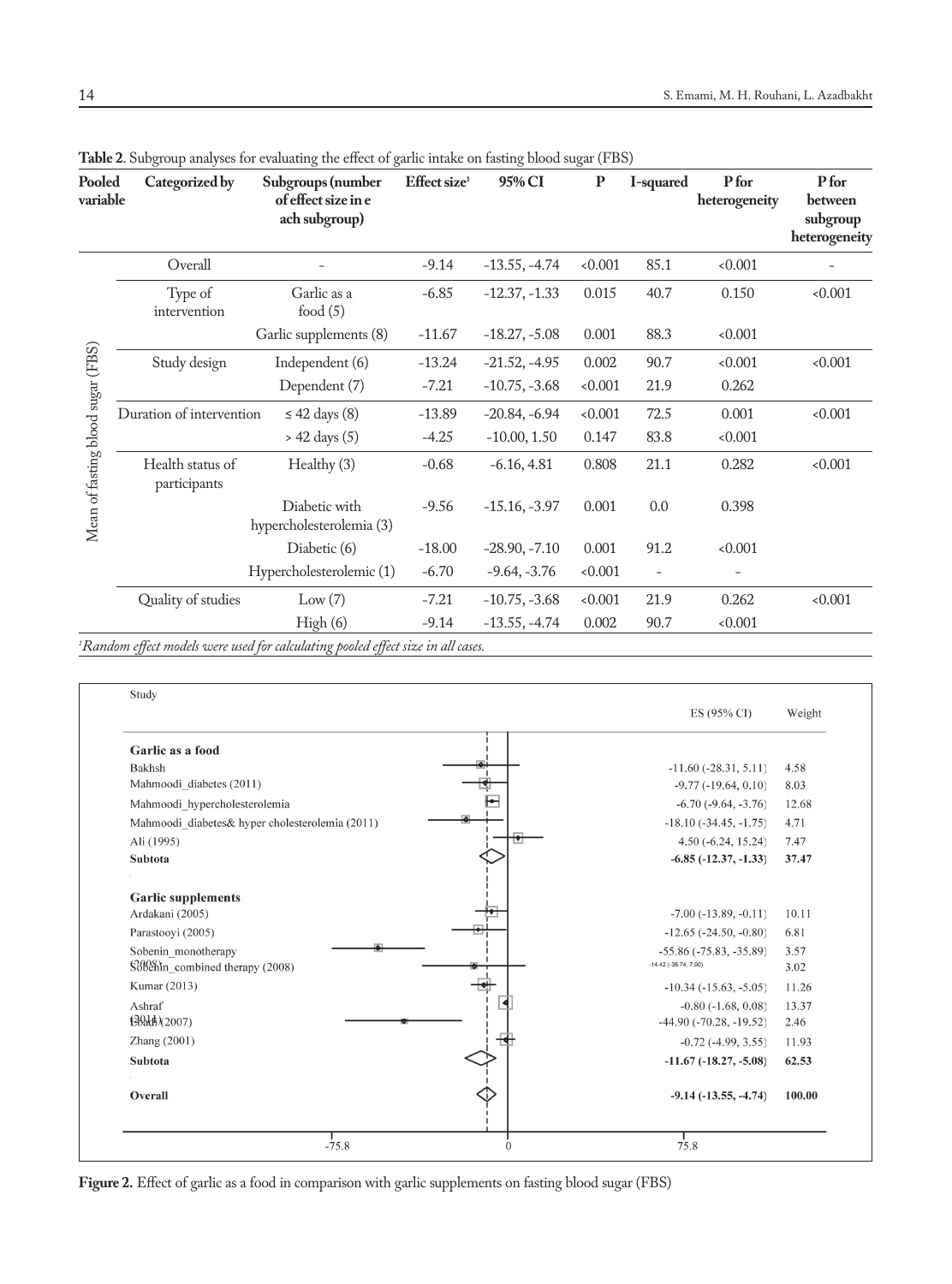lesterolemic patients (24) could apparently change the overall effect of "HbA<sub>1</sub>C" to significant (-0.25% 95%) CI: -0.43, -0.08). This may be due to the health status of participants, because HbA<sub>1</sub>C does not have considerable changes in patients with hypercholesterolemia. Moreover, we could not detect any evidence supporting publication bias (P=0.360 for "FBS", P=1.000 for "PPBG", and P=0.452 for "HbA<sub>1</sub>C", Begg's test).

## **Discussion**

Thefindings of this systematic review and metaanalysis showed that compared with garlic supplements, garlic as a food, decreased FBS in diabetic patients with hypercholesterolemia. Furthermore, these findings showed that garlic intake could decrease PPBG. However, we could not find any significant effect of garlic intake on  $HbA_1C$ .

The result showed that garlic as a food was more effective than garlic supplements. This might be justified by more efficaciesof effective compounds in garlic as a food. Although supplements mostly consist of one or two effective compounds, a combination of different compounds is usually available in different foods. Hence, therapeutic characteristics of a food cannot be attributed to only one or two components, and the interaction of different components may cause these characteristics.

Comparing foods with supplements in order to find out which can be more effective has long been a considerable issue. However, most documents showed that foods might be more helpful compared to supplements. There are several examples in the field of food and nutrition. For instance, according to American Heart Association, soy products are more beneficial than soy isoflavones supplements for health (27). In addition, there was a review article that suggested tomato-based foods could be more effective than lycopene supplementation for improvement of cardiovascular health (28), and thatcould be a supportive evidence for comparing an effective compound taken through food sources with the one taken through supplement sources. Furthermore, consumption of supplements containing high dose and pure components which are extracted from food sources can cause negative effects that do not result from food intakes. For example, even though fish oil supplements intake could significantly increase cardiac and sudden deaths in UK men, consumption of oily fish did not show this effect (29). The results of our systematic review and meta-analysis showed that superiority of foods over supplements was applicable to garlic, and garlic as a food was more effective than garlic supplements for reducing FBS.

In the present meta-analysis, improvement of FBS level was more considerable in patients suffering from both diabetes and hypercholesterolemia in



**Figure 3.** Effect of garlic intake on post prandial blood glucose (PPBG)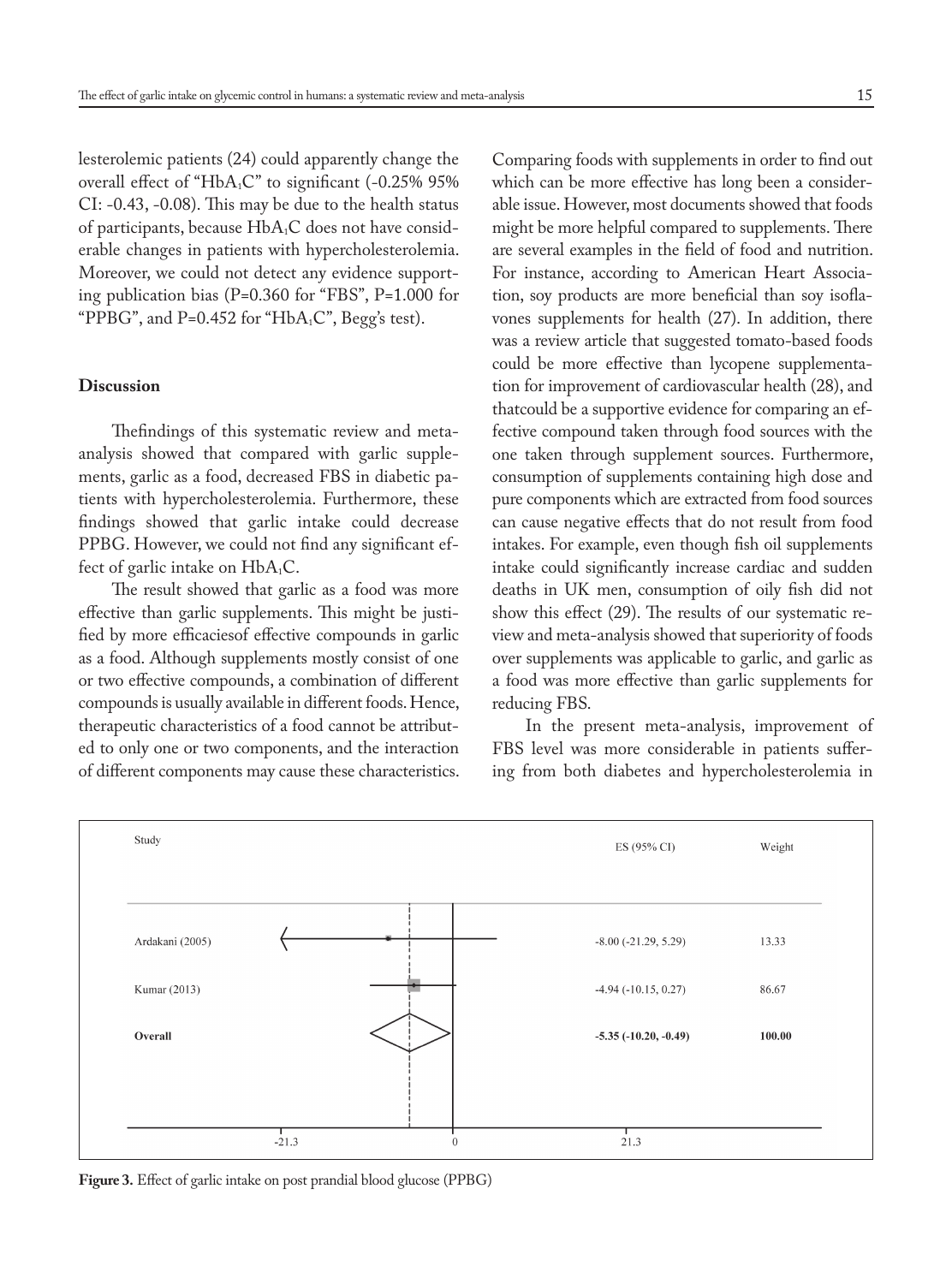comparison with healthy, diabetic, and hypercholesterolemic participants, because first, FBS level is not an issue in healthy or hypercholesterolemic people and second, there is a positive correlation between blood sugar and cholesterol (30). So, FBS level is higher in diabetic patients with hypercholesterolemia in comparison with diabetic patients, and thatwas also shown in tables of Mahmoodi's study (24). Hence, the reduction of FBS level will be more distinguishable in diabetic patients with hypercholesterolemia.

Even though the current study suggested that garlic intake could decrease PPBG, it cannot be considered as a reliable result due to the fact that only two studies had reported PPBG. Accordingly, more studies are needed to investigate the effect of garlic intake on PPBG in humans. However, Moradabadi et al showed that garlic extract decreased PPBG in diabetic rats (31). The mechanism responsible for garlic's ameliorative effects on PPBG and FBS could be increased insulin secretion and sensitivity (16). Garlic can elevate the transportation of blood glucose to the peripheral tissues, and thereby increase insulin response which enhances the conversion of the inactive form of glycogen synthetase to its active form that results in augmentation of conversion of blood glucose into glycogen (32). Garlic may also elevate insulin release from its bound form (33).

We could not find any significant effect of garlic intake on HbA<sub>1</sub>C, while some human studies declared that garlic intake could significantly decrease  $HbA_1C$ (23). This might be due to inadequate study durations. According to WHO report,  $HbA_1C$  can reflect average plasma glucose over the previous 56 to 84 days (34). However, most of studies included in this systematic review and meta-analysis had measured HbA<sub>1</sub>C earlier than 56 days after their interventions; and this resulted in interaction of before and after intervention diets and consequentlyattenuated the effect of garlic as an intervention on HbA<sub>1</sub>C.Therefore, it is recommended that future studies consider the range of time recommended by WHO for their investigations.

According to our results, the heterogeneity between studies was high in most cases. Some variables such as type of intervention, study design, duration of intervention, health status of participants, and quality of studies seemed to be the most probable sources

of heterogeneity, so we ran several subgroup analyses based on these variables. Despite the differences between cross-over and before-after studies, we considered them as one subgroup that was"dependent design", because we only had one cross-over study.In addition, it was not possible to include all probable sources of heterogeneity, such as gender and age of participants due to the fact that with more subgroup analyses, the number of studies in each subgroup would be decreased. Moreover, we could not include the dose of intervention as a source of heterogeneity regarding to the high variety of garlic tablets used in studies. Consequently, more precise studies are recommended in purpose of presenting more reliable results.

The most important strength of the current study is that it is the first systematic review and meta-analysis conducted to summarize the effect of garlic intake on glycemic control (including FBS, PPBG, and HbA<sub>1</sub>C) in humans. According to the fact that scientists are interested in finding new ways to control diabetes, this study can suggest a non-chemical way to control diabetes besides the idea for future studies. The other strengths include various subgroup analyses, and searching not only international but also local databases.

There were some limitations for this study. First, the number of studies which assessed the effect of garlic intake on PPBG was not enough to conduct a comprehensive systematic review and meta-analysis. Second, there wasno study with appropriate duration of intervention for investigating the effect of garlic intake on HbA1C. In other words, studies that reported the effect of garlic intake on  $HbA_1C$  were not long-term enough to assess the precise effect. Hence, more sufficiently long-term studies are required to investigate the effect of garlic intake on PPBG and  $HbA_1C$ .

# **Conclusion**

In conclusion, the results revealed that consumption of garlic as a food could significantly decrease FBS especially in patients suffering from both diabetes and hypercholesterolemia. However, it is suggested that garlic intake regardless of its source (food or supplement) might improve PPBG levels in humans.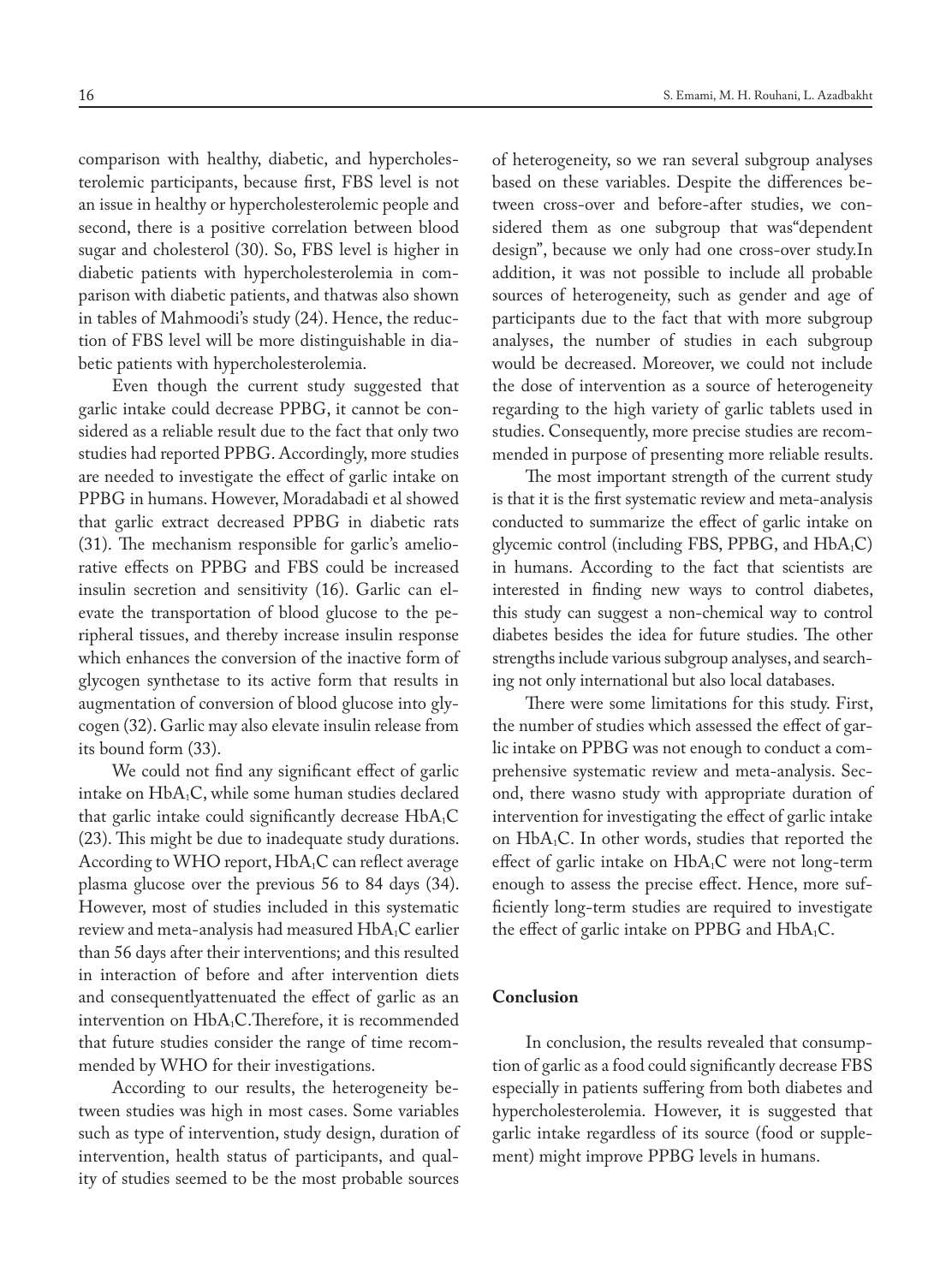# **Teaching points**

- • Garlic intake (food + supplements) decreases fasting blood sugar (FBS).
- • Consumption of garlic as a food decreases FBS in comparison with garlic supplements.
- • Garlic intake shows more FBS reduction in diabetic patients with hypercholesterolemia.
- • Garlic intake decreases post prandial blood glucose (PPBG).
- Garlic intake does not significantly decrease Hemoglobin  $A_1C$  $(HbA<sub>1</sub>C).$

## **Acknowledgment**

Food Security Research Center, Isfahan University of Medical Sciences, Isfahan, Iran and Department of Community Nutrition, School of Nutrition and Food Science, Isfahan University of Medical Sciences, Isfahan, Iran have granted this study.

# **References**

- 1. Brownlee M. The pathobiology of diabetic complications a unifying mechanism. Diabetes. 2005;54(6):1615-25.
- 2. Whiting DR, Guariguata L, Weil C, Shaw J. IDF diabetes atlas: global estimates of the prevalence of diabetes for 2011 and 2030. Diabetes research and clinical practice. 2011;94(3):311-21.
- 3. Wild S, Roglic G, Green A, Sicree R, King H. Global prevalence of diabetes estimates for the year 2000 and projections for 2030. Diabetes care. 2004;27(5):1047-53.
- 4. Esteghamati A, Etemad K, Koohpayehzadeh J, Abbasi M, Meysamie A, Noshad S, et al. Trends in the Prevalence of Diabetes and Impaired Fasting Glucose in Association with Obesity in Iran: 2005-2011. Diabetes research and clinical practice. 2014.
- 5. Hemmati M, Babaei H, Abdolsalehei M. Survey of the effect of biotin on glycemic control and plasma lipid concentrations in type 1 diabetic patients in kermanshah in iran (2008-2009). Oman medical journal. 2013 May;28(3):195- 8. PubMed PMID: 23772286. Pubmed Central PMCID: 3679599. Epub 2013/06/19. eng.
- 6. Shrestha L, Jha B, Yadav B, Sharma S. Correlation between fasting blood glucose, postprandial blood glucose and glycated hemoglobin in non-insulin treated type 2 diabetic subjects. Sunsari Technical College Journal. 2013;1(1):18-21.
- 7. O'Keefe JH, Gheewala NM, O'Keefe JO. Dietary strategies for improving post-prandial glucose, lipids, inflammation, and cardiovascular health. Journal of the American College of Cardiology. 2008;51(3):249-55.
- 8. Ried K, Toben C, Fakler P. Effect of garlic on serum lipids: an updated meta-analysis. Nutrition reviews. 2013

May;71(5):282-99. PubMed PMID: 23590705. Epub 2013/04/18. eng.

- 9. Ried K, Frank OR, Stocks NP, Fakler P, Sullivan T. Effect of garlic on blood pressure: a systematic review and meta-analysis. BMC cardiovascular disorders. 2008;8:13. PubMed PMID: 18554422. Pubmed Central PMCID: PMC2442048. Epub 2008/06/17. eng.
- 10. Kodali R, Eslick GD. Meta-analysis: does garlic intake reduce risk of gastric cancer? Nutrition and cancer. 2015;67(1):1-11.
- 11. Benavides GA, Squadrito GL, Mills RW, Patel HD, Isbell TS, Patel RP, et al. Hydrogen sulfide mediates the vasoactivity of garlic. Proceedings of the National Academy of Sciences of the United States of America. 2007 Nov 13;104(46):17977-82. PubMed PMID: 17951430. Pubmed Central PMCID: PMC2084282. Epub 2007/10/24. eng.
- 12. Agarwal KC. Therapeutic actions of garlic constituents. Medicinal research reviews. 1996 Jan;16(1):111-24. Pub-Med PMID: 8788216. Epub 1996/01/01. eng.
- 13. Yeh YY, Yeh SM. Garlic reduces plasma lipids by inhibiting hepatic cholesterol and triacylglycerol synthesis. Lipids. 1994 Mar;29(3):189-93. PubMed PMID: 8170288. Epub 1994/03/01. eng.
- 14. Kook S, Kim GH, Choi K. The antidiabetic effect of onion and garlic in experimental diabetic rats: meta-analysis. Journal of medicinal food. 2009 Jun;12(3):552-60. PubMed PMID: 19627203. Epub 2009/07/25. eng.
- 15. Ashraf R, Khan RA, Ashraf I. Garlic (Allium sativum) supplementation with standard antidiabetic agent provides better diabetic control in type 2 diabetes patients. Pakistan journal of pharmaceutical sciences. 2011 Oct;24(4):565-70. PubMed PMID: 21959822. Epub 2011/10/01. eng.
- 16. Kumar R, Chhatwal S, Arora S, Sharma S, Singh J, Singh N, et al. Antihyperglycemic, antihyperlipidemic, anti-inflammatory and adenosine deaminase- lowering effects of garlic in patients with type 2 diabetes mellitus with obesity. Diabetes, metabolic syndrome and obesity : targets and therapy. 2013;6:49-56. PubMed PMID: 23378779. Pubmed Central PMCID: PMC3554227. Epub 2013/02/05. eng.
- 17. Zhang XH, Lowe D, Giles P, Fell S, Connock MJ, Maslin DJ. Gender may affect the action of garlic oil on plasma cholesterol and glucose levels of normal subjects. The Journal of nutrition. 2001 May;131(5):1471-8. PubMed PMID: 11340102. Epub 2001/05/08. eng.
- 18. Jadad AR, Moore RA, Carroll D, Jenkinson C, Reynolds DJ, Gavaghan DJ, et al. Assessing the quality of reports of randomized clinical trials: is blinding necessary? Controlled clinical trials. 1996 Feb;17(1):1-12. PubMed PMID: 8721797.
- 19. Zamaninoor N, Tahbaz F, Taleban F, Majd H, Neyestani T. Effect of garlic intake on post prandial blood glucose and insulin level in type 2 diabetic patients. Iranian Journal of Nutrition and Food sciences. 2006;1(3):39-44.
- 20. AFKHAMI ARDAKANI M, Kamali Ardakani A. Study of the effect of garlic on serum lipids and blood Glucose levels in type 2 diabetic patients. Journal of Shahid Sad-